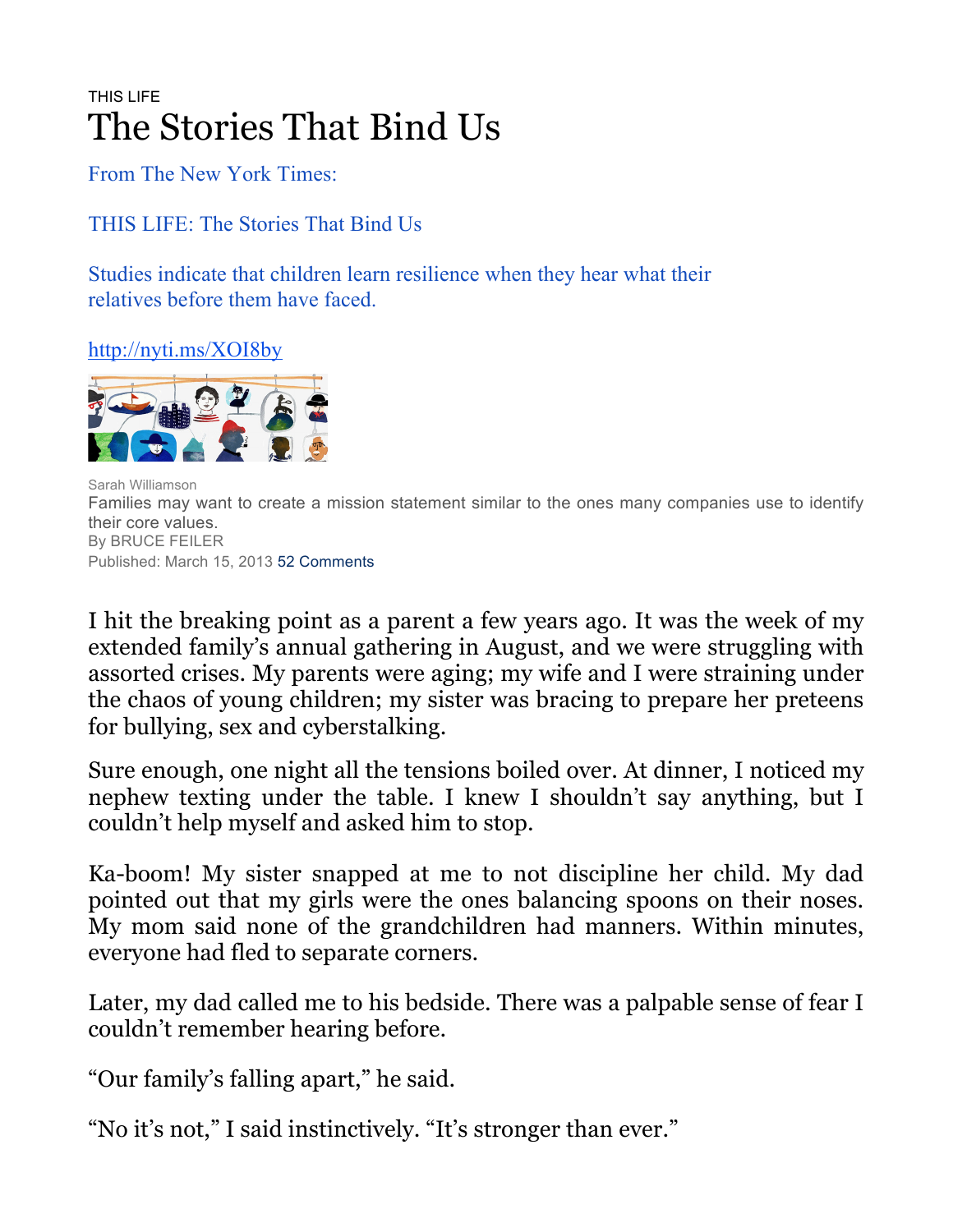But lying in bed afterward, I began to wonder: Was he right? What is the secret sauce that holds a family together? What are the ingredients that make some families effective, resilient, happy?

It turns out to be an astonishingly good time to ask that question. The last few years have seen stunning breakthroughs in knowledge about how to make families, along with other groups, work more effectively.

Myth-shattering research has reshaped our understanding of dinnertime, discipline and difficult conversations. Trendsetting programs from Silicon Valley and the military have introduced techniques for making teams function better.

The only problem: most of that knowledge remains ghettoized in these subcultures, hidden from the parents who need it most. I spent the last few years trying to uncover that information, meeting families, scholars and experts ranging from peace negotiators to online game designers to Warren Buffett's bankers.

After a while, a surprising theme emerged. The single most important thing you can do for your family may be the simplest of all: develop a strong family narrative.

I first heard this idea from Marshall Duke, a colorful psychologist at Emory University. In the mid-1990s, Dr. Duke was asked to help explore myth and ritual in American families.

"There was a lot of research at the time into the dissipation of the family," he told me at his home in suburban Atlanta. "But we were more interested in what families could do to counteract those forces."

Around that time, Dr. Duke's wife, Sara, a psychologist who works with children with learning disabilities, noticed something about her students.

"The ones who know a lot about their families tend to do better when they face challenges," she said.

Her husband was intrigued, and along with a colleague, Robyn Fivush, set out to test her hypothesis. They developed a measure called the "Do You Know?" scale that asked children to answer 20 questions.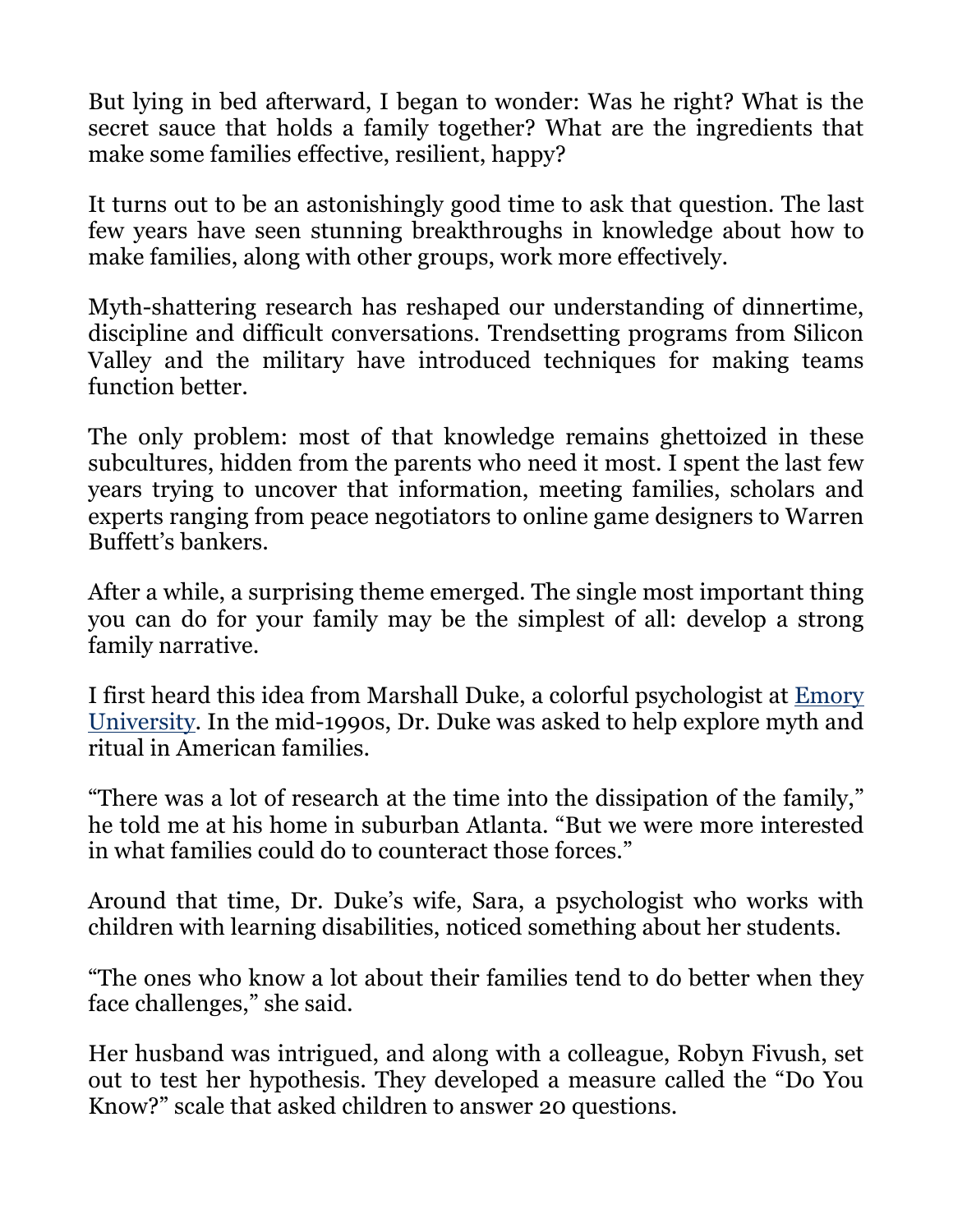Examples included: Do you know where your grandparents grew up? Do you know where your mom and dad went to high school? Do you know where your parents met? Do you know an illness or something really terrible that happened in your family? Do you know the story of your birth?

Dr. Duke and Dr. Fivush asked those questions of four dozen families in the summer of 2001, and taped several of their dinner table conversations. They then compared the children's results to a battery of psychological tests the children had taken, and reached an overwhelming conclusion. The more children knew about their family's history, the stronger their sense of control over their lives, the higher their self-esteem and the more successfully they believed their families functioned. The "Do You Know?" scale turned out to be the best single predictor of children's emotional health and happiness.

"We were blown away," Dr. Duke said.

And then something unexpected happened. Two months later was Sept. 11. As citizens, Dr. Duke and Dr. Fivush were horrified like everyone else, but as psychologists, they knew they had been given a rare opportunity: though the families they studied had not been directly affected by the events, all the children had experienced the same national trauma at the same time. The researchers went back and reassessed the children.

"Once again," Dr. Duke said, "the ones who knew more about their families proved to be more resilient, meaning they could moderate the effects of stress."

Why does knowing where your grandmother went to school help a child overcome something as minor as a skinned knee or as major as a terrorist attack?

"The answers have to do with a child's sense of being part of a larger family," Dr. Duke said.

Psychologists have found that every family has a unifying narrative, he explained, and those narratives take one of three shapes.

First, the ascending family narrative: "Son, when we came to this country, we had nothing. Our family worked. We opened a store. Your grandfather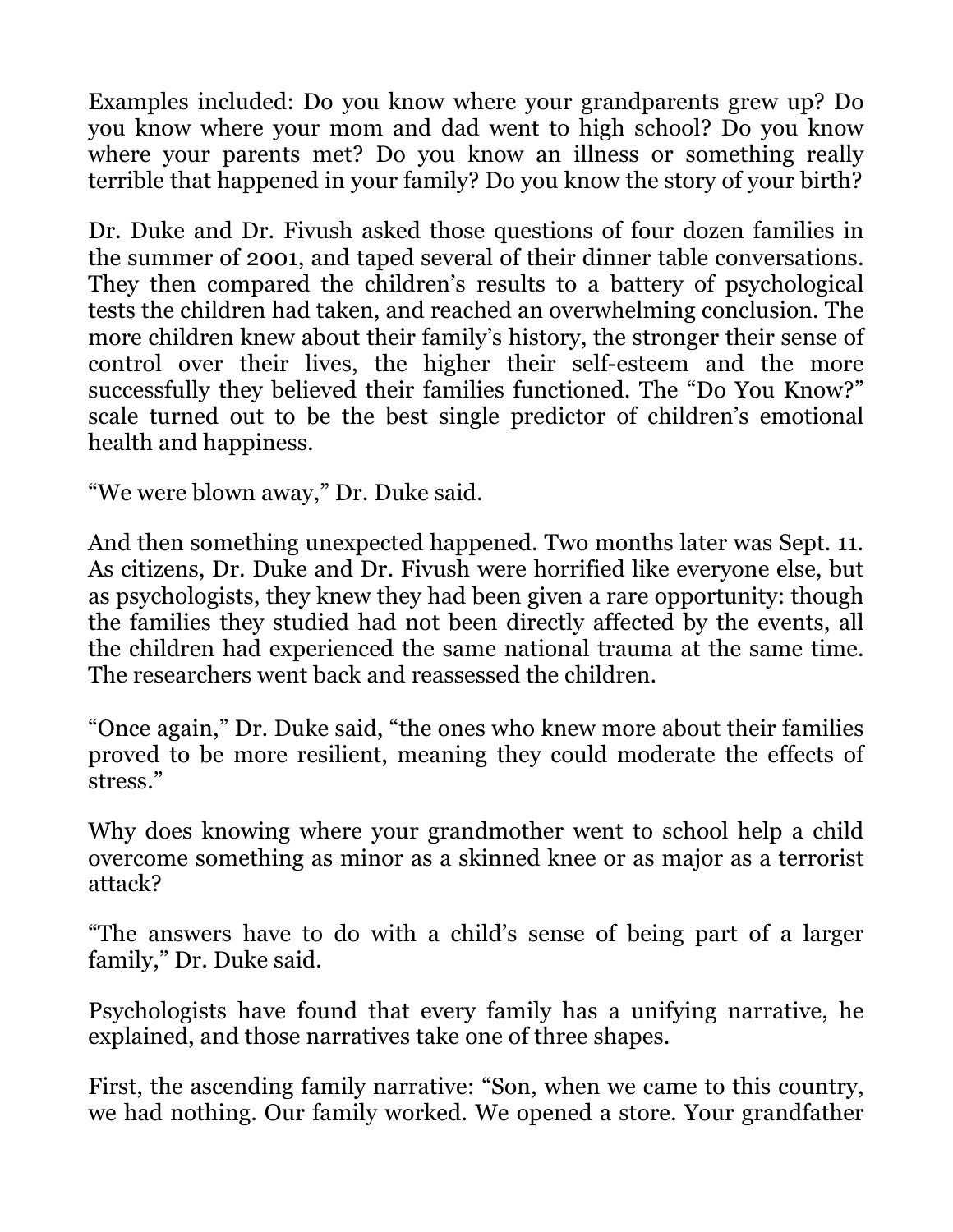went to high school. Your father went to college. And now you...."

Second is the descending narrative: "Sweetheart, we used to have it all. Then we lost everything."

"The most healthful narrative," Dr. Duke continued, "is the third one. It's called the oscillating family narrative: 'Dear, let me tell you, we've had ups and downs in our family. We built a family business. Your grandfather was a pillar of the community. Your mother was on the board of the hospital. But we also had setbacks. You had an uncle who was once arrested. We had a house burn down. Your father lost a job. But no matter what happened, we always stuck together as a family.'"

Dr. Duke said that children who have the most self-confidence have what he and Dr. Fivush call a strong "intergenerational self." They know they belong to something bigger than themselves.

Leaders in other fields have found similar results. Many groups use what sociologists call sense-making, the building of a narrative that explains what the group is about.

Jim Collins, a management expert and author of "Good to Great," told me that successful human enterprises of any kind, from companies to countries, go out of their way to capture their core identity. In Mr. Collins's terms, they "preserve core, while stimulating progress." The same applies to families, he said.

Mr. Collins recommended that families create a mission statement similar to the ones companies and other organizations use to identify their core values.

The military has also found that teaching recruits about the history of their service increases their camaraderie and ability to bond more closely with their unit.

Cmdr. David G. Smith is the chairman of the department of leadership, ethics and law at the Naval Academy and an expert in unit cohesion, the Pentagon's term for group morale. Until recently, the military taught unit cohesion by "dehumanizing" individuals, Commander Smith said. Think of the bullying drill sergeants in "Full Metal Jacket" or "An Officer and a